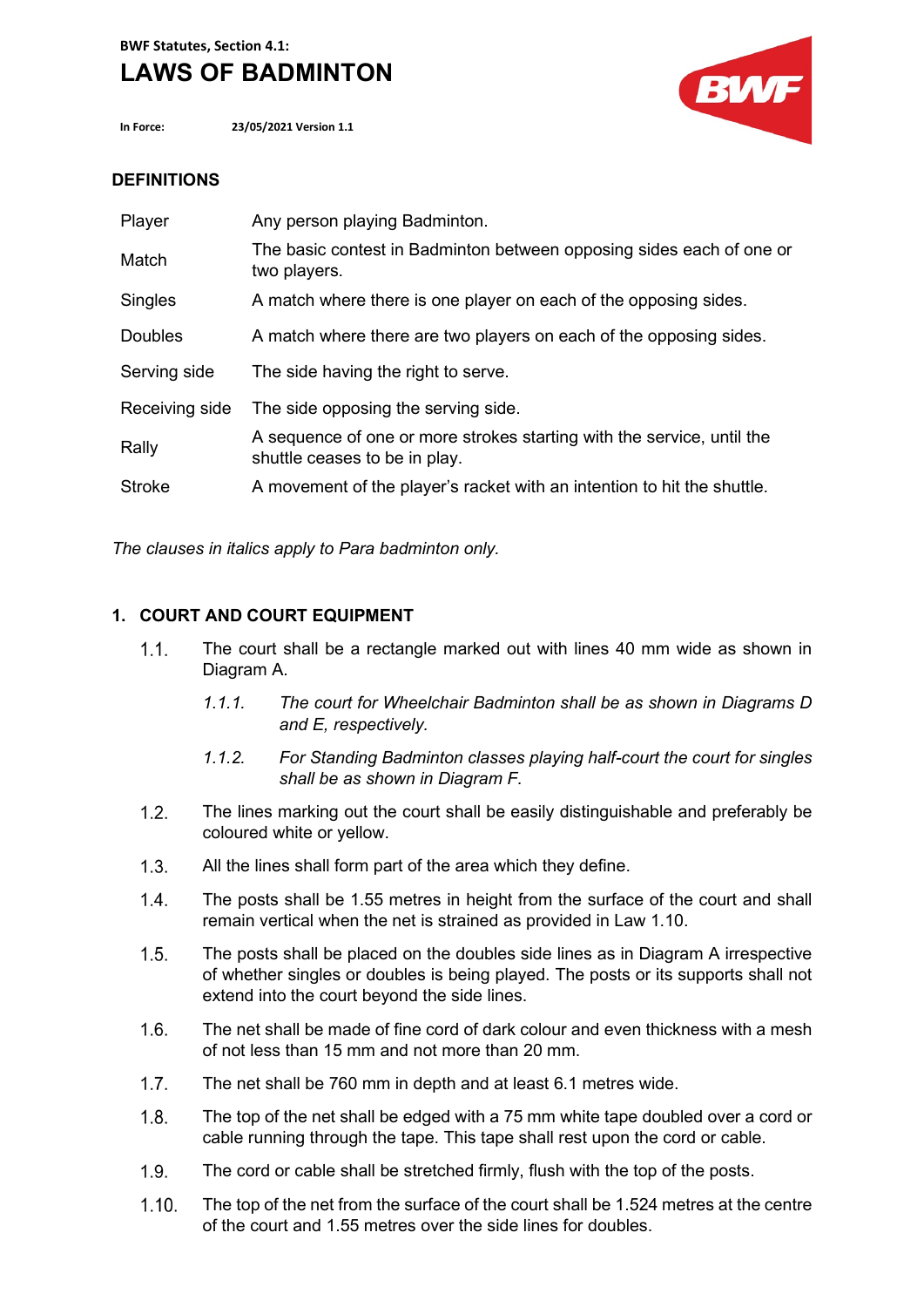There shall be no gaps between the ends of the net and the posts. If necessary,  $1.11.$ the full depth of the net at the ends shall be tied to the posts.



# **DIAGRAM A**

Note: (1) Diagonal length of full court = 14.723m

- (2) Court as shown above can be used for both singles and doubles play
- (3) \*\* Optional testing marks as shown in Diagram B.

# **2. SHUTTLE**

 $2.1.$ The shuttle shall be made of natural and / or synthetic materials. From whatever material the shuttle is made, the flight characteristics generally shall be similar to those produced by a natural feathered shuttle with a cork base covered by a thin layer of leather.

#### $2.2.$ **Feathered Shuttle**

- 2.2.1. The shuttle shall have 16 feathers fixed in the base.
- 2.2.2. The feathers shall have a uniform length between 62 mm to 70 mm when measured from the tip to the top of the base.
- 2.2.3. The tips of the feathers shall lie on a circle with a diameter from 58 mm to 68 mm.
- 2.2.4. The feathers shall be fastened firmly with thread or other suitable material.
- 2.2.5. The base shall be 25 mm to 28 mm in diameter and rounded on the bottom.
- 2.2.6. The shuttle shall weigh from 4.74 to 5.50 grams.

#### $2.3.$ **Non-Feathered Shuttle**

- 2.3.1. The skirt, or simulation of feathers in synthetic materials, shall replace natural feathers.
- 2.3.2. The base shall be as described in Law 2.2.5.
- 2.3.3. Measurements and weight shall be as in Laws 2.2.2, 2.2.3 and 2.2.6. However, because of the difference in the specific gravity and other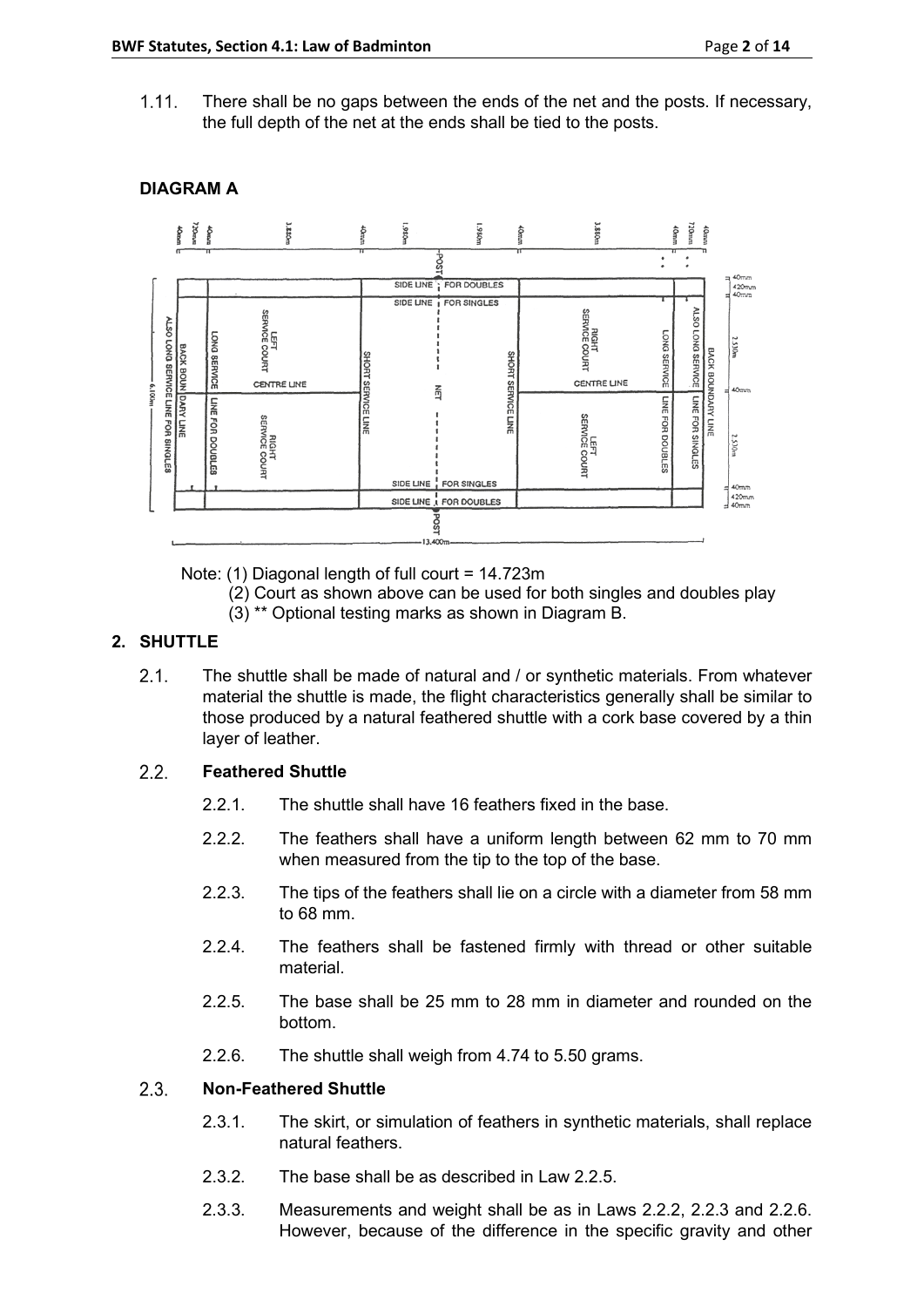properties of synthetic materials in comparison with feathers, a variation

 $2.4.$ Subject to there being no variation in the general design, speed and flight of the shuttle, modifications in the above specifications may be made with the approval of the Member Association concerned, in places where atmospheric conditions due to either altitude or climate make the standard shuttle unsuitable.

of up to 10 per cent shall be acceptable.

# **3. TESTING A SHUTTLE FOR SPEED**

- $3.1.$ To test a shuttle, a player shall use a full underhand stroke which makes contact with the shuttle over the back boundary line. The shuttle shall be hit at an upward angle and in a direction parallel to the side lines.
- $3.2.$ A shuttle of correct speed will land not less than 530 mm and not more than 990 mm short of the other back boundary line as in Diagram B.

# **DIAGRAM B**



# **4. RACKET**

- $4.1.$ The racket shall be a frame not exceeding 680 mm in overall length and 230 mm in overall width consisting of the main parts described in Laws 4.1.1 to 4.1.5 as illustrated in Diagram C.
	- 4.1.1. The handle is the part of the racket intended to be gripped by a player.
	- 4.1.2. The stringed area is the part of the racket with which it is intended that a player hits the shuttle.
	- 4.1.3. The head bounds the stringed area.
	- 4.1.4. The shaft connects the handle to the head (subject to Law 4.1.5).
	- 4.1.5. The throat (if present) connects the shaft to the head.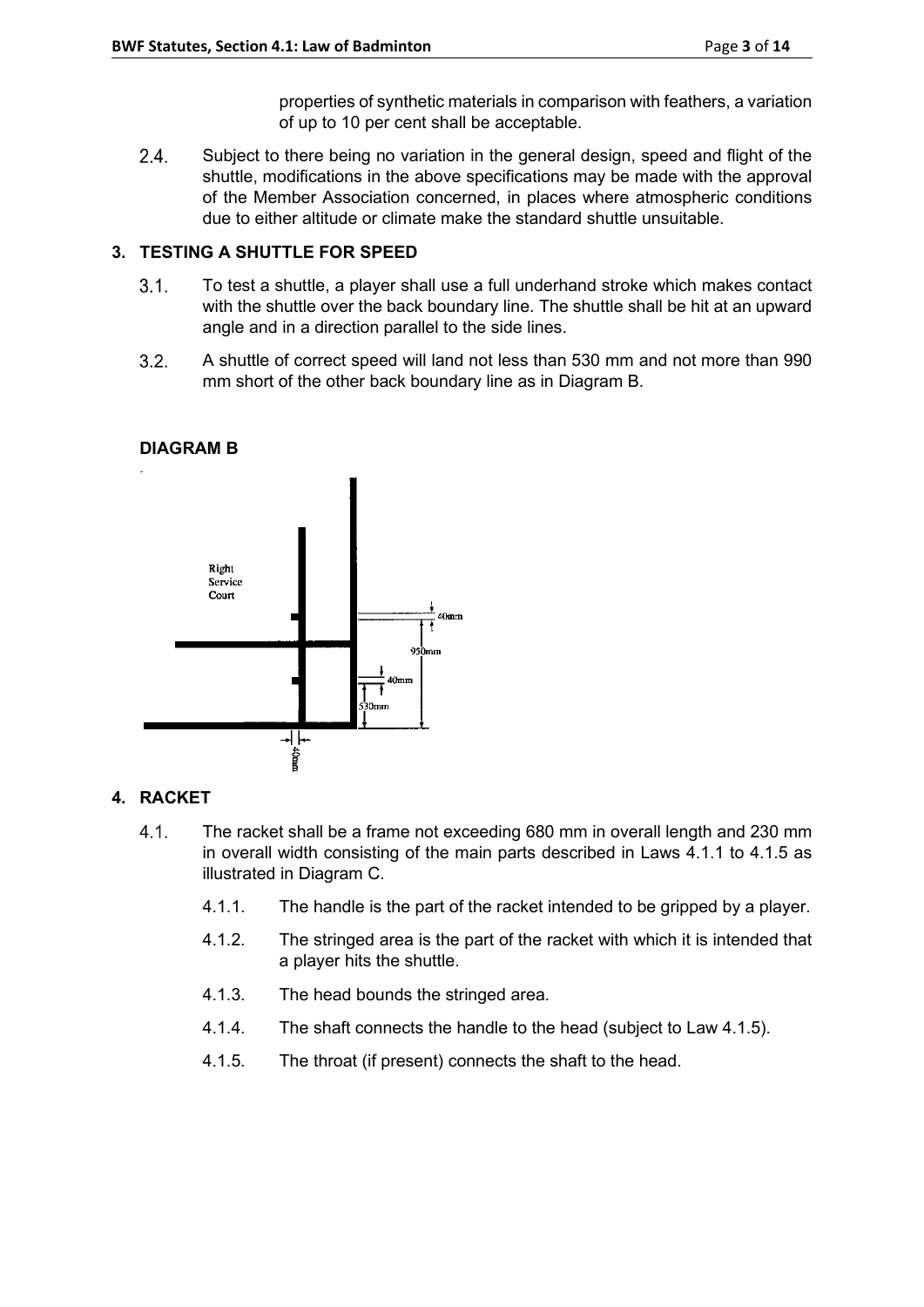# **DIAGRAM C**



#### $4.2.$ **The stringed area:**

- 4.2.1. shall be flat and consist of a pattern of crossed strings either alternately interlaced or bonded where they cross; and
- 4.2.2. shall not exceed 280 mm in overall length and 220 mm in overall width. However, the strings may extend into an area which otherwise would be the throat, provided that:
	- 4.2.2.1. the width of the extended stringed area does not exceed 35 mm; and
	- 4.2.2.2. the overall length of the stringed area does not then exceed 330 mm.

#### $4.3.$ **The racket:**

- 4.3.1. shall be free of attached objects and protrusions, other than those used solely and specifically to limit or prevent wear and tear, or vibration, or to distribute weight, or to secure the handle by cord to the player's hand, and which are reasonable in size and placement for such purposes; and
- 4.3.2. shall be free of any device that makes it possible for a player to change materially the shape of the racket.

# **5. EQUIPMENT AND COMPLIANCE**

#### $5.1.$ **Compliance**

The Badminton World Federation shall rule on any question of whether any racket, shuttle or equipment or any prototype used in the playing of Badminton complies with the specifications. Such ruling may be undertaken on the Federation's initiative or on application by any party with a bona fide interest, including any player, technical official, equipment manufacturer or Member Association or member thereof.

#### $5.2.$ *Additional equipment for Para Badminton*

For Para badminton, a wheelchair or a crutch may be used.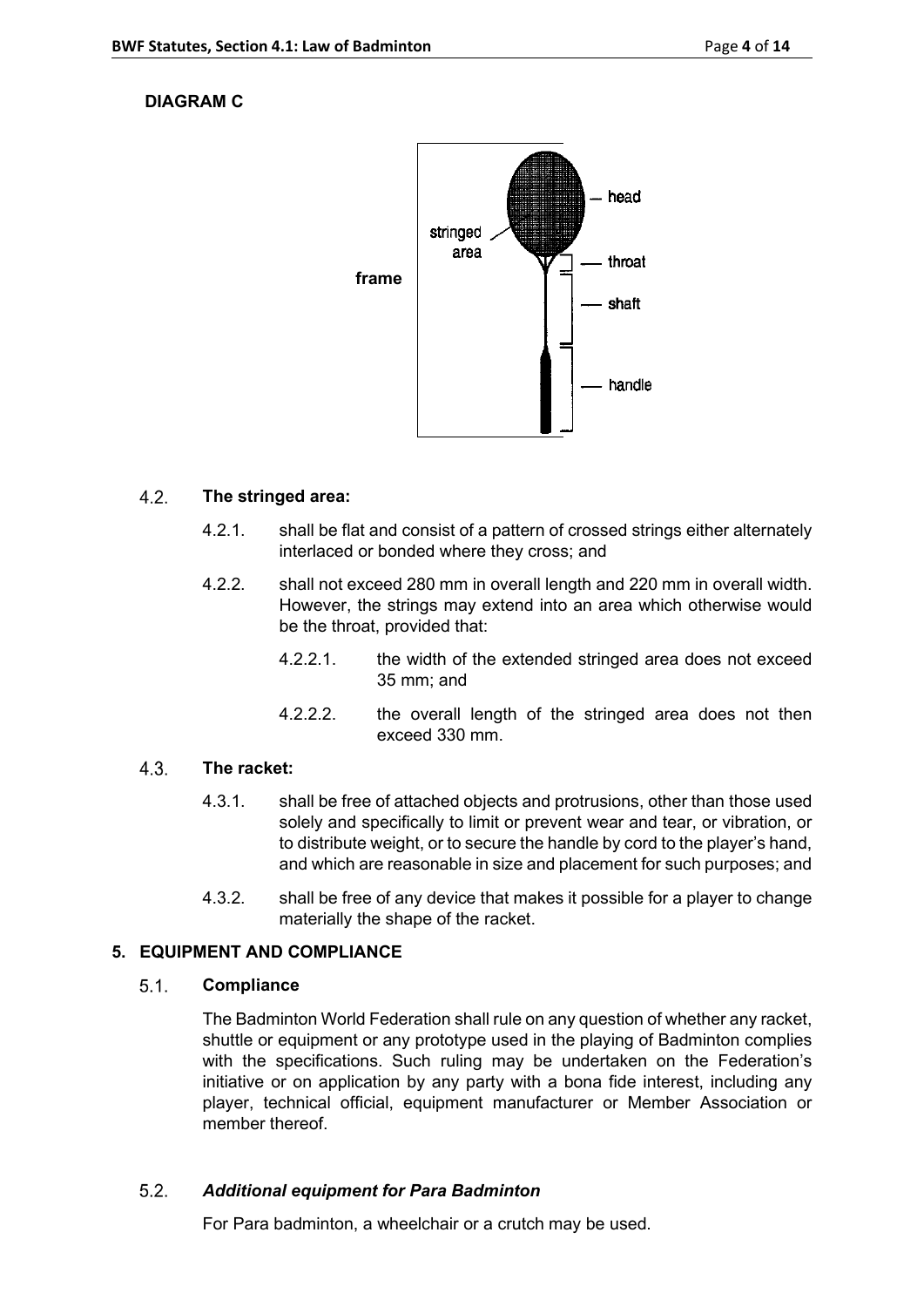- *5.2.1. A player's body may be fixed to the wheelchair with an elastic belt.*
- *5.2.2. A wheelchair may be equipped with supporting wheels, which may extend beyond the main wheel.*
- *5.2.3. The player's feet must be fixed to the footrest of the wheelchair*

### **6. TOSS**

- $6.1.$ Before play commences, a toss shall be conducted and the side winning the toss shall exercise the choice in either Law 6.1.1 or 6.1.2:
	- 6.1.1. to serve or receive first;
	- 6.1.2. to start play at one end of the court or the other.
- $6.2.$ The side losing the toss shall then exercise the remaining choice.

# **7. SCORING SYSTEM**

- $7.1.$ A match shall consist of the best of three games, unless otherwise arranged (BWF Statutes, Section 4.1.3 and Section 4.1.4).
- $7.2.$ A game shall be won by the side which first scores 21 points, except as provided in Law 7.4 and 7.5.
- $7.3.$ The side winning a rally shall add a point to its score. A side shall win a rally, if the opposing side commits a 'fault' or the shuttle ceases to be in play because it touches the surface of the court inside the opponent's court.
- $7.4.$ If the score becomes 20-all, the side which gains a two point lead first, shall win that game.
- $7.5.$ If the score becomes 29-all, the side scoring the 30th point shall win that game.
- $7.6.$ The side winning a game shall serve first in the next game.

# **8. CHANGE OF ENDS**

- $8.1.$ Players shall change ends:
	- 8.1.1. at the end of the first game;
	- 8.1.2. at the end of the second game, if there is to be a third game; and
	- 8.1.3. in the third game when a side first scores 11 points, except in Handicap Matches (BWF Statute Section 4.1.3)
- $8.2.$ If the ends are not changed as indicated in Law 8.1, it shall be done so as soon as the mistake is discovered and when the shuttle is not in play. The existing score shall stand.

# **9. SERVICE**

- $9.1.$ In a correct service, the flight of the shuttle shall be upwards from the server's racket to pass over the net so that, if not intercepted, it shall land in the receiver's service court (i.e. on or within the boundary lines); and
	- 9.1.1. neither side shall cause undue delay to the delivery of the service once the server and the receiver are ready for the service.
	- 9.1.2. on completion of the backward movement of the server's racket head, any delay in the start of the service (Law 9.2) shall be considered to be an undue delay;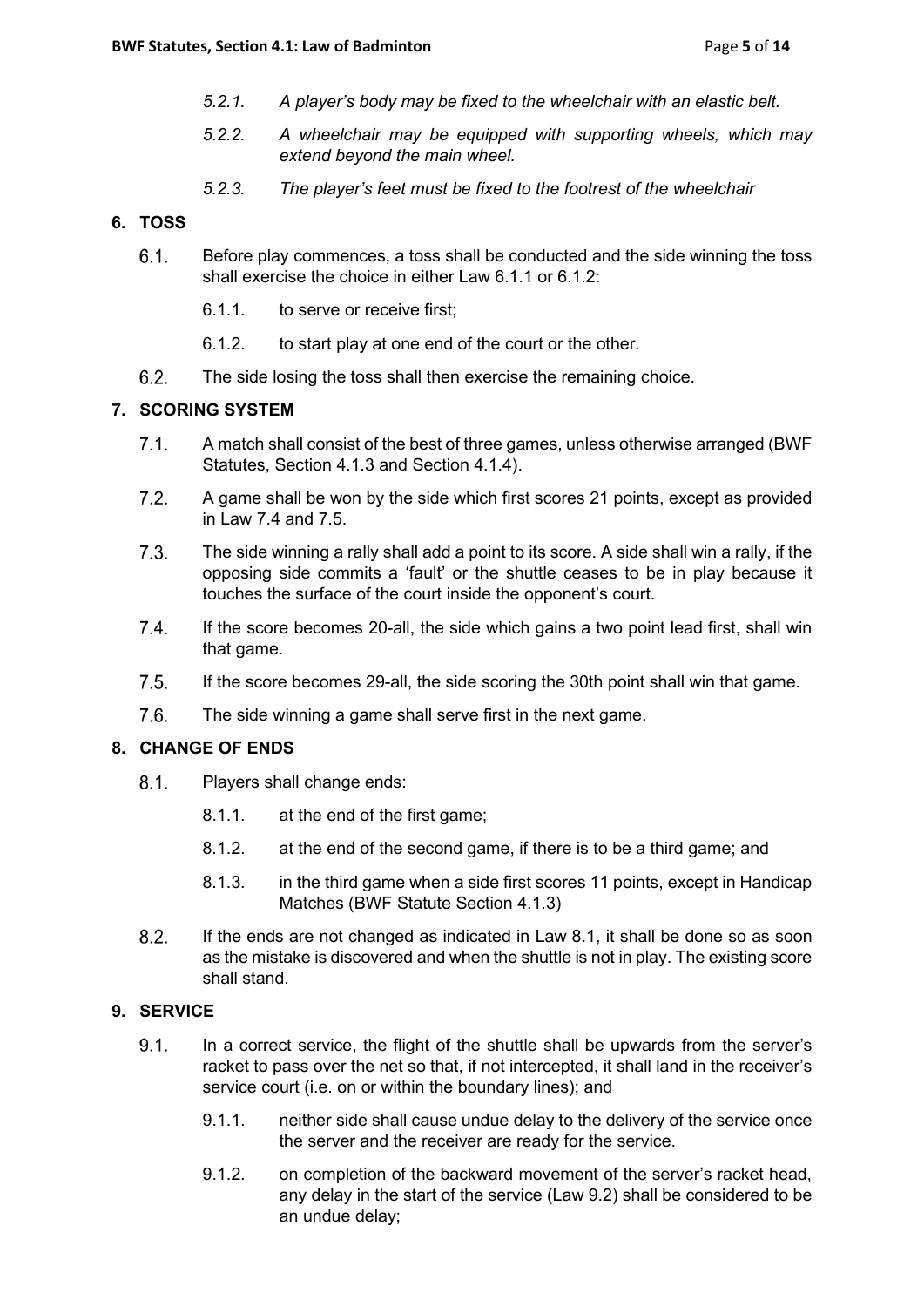- 9.1.3. the server and the receiver shall stand within diagonally opposite service courts (Diagram A) without touching the boundary lines of these service courts;
	- *9.1.3.1. In Para badminton Wheelchair and Standing Classes playing half-court, Diagram D and F, respectively, apply.*
- 9.1.4. some part of both feet of the server and the receiver shall remain in contact with the surface of the court in a stationary position from the start of the service (Law 9.2) until the service is delivered (Law 9.3);
	- *9.1.4.1. In Wheelchair Badminton: from the start of the service and until the service is delivered, the wheels of the server and the receiver must be stationary, except the natural counter movement of the server's wheelchair.*
- 9.1.5. the server's racket shall initially hit the base of the shuttle;
- 9.1.6. the whole shuttle shall be below 1.15 metres from the surface of the court at the instant of being hit by the server's racket;
	- *9.1.6.1. In Wheelchair Badminton, the whole shuttle shall be below the server's armpit at the instant of being hit by the server's racket; Alternative Service Law 9.1.6 (b) also applies.*
	- *9.1.6.2. In Para badminton Standing Classes, the Alternative Service Laws apply (9.1.6 (a) and (b)).*
- 9.1.7. the movement of the server's racket shall continue forwards from the start of the service (Law 9.2) until the service is delivered (Law 9.3);
- 9.1.8. in attempting to serve, the server shall not miss the shuttle.
- $9.2.$ Once the players are ready for the service, the first forward movement of the server's racket head shall be the start of the service.
- $9.3.$ Once started (Law 9.2), the service is delivered when the shuttle is hit by the server's racket or, in attempting to serve, the server misses the shuttle.
- 9.4. The server shall not serve before the receiver is ready. However, the receiver shall be considered to have been ready if a return of the service is attempted.
- 9.5. In doubles, during the delivery of service (Law 9.2, 9.3), the partners may take up any positions within their respective courts, which do not unsight the opposing server or receiver.

# **10. SINGLES**

#### $10.1.$ **Serving and receiving courts**

- 10.1.1. The players shall serve from, and receive in, their respective right service courts when the server has not scored or has scored an even number of points in that game.
- 10.1.2. The players shall serve from, and receive in, their respective left service courts when the server has scored an odd number of points in that game.
- *10.1.3. In Para badminton Classes playing half-court, the server and receiver shall serve from and receive in their respective service courts.*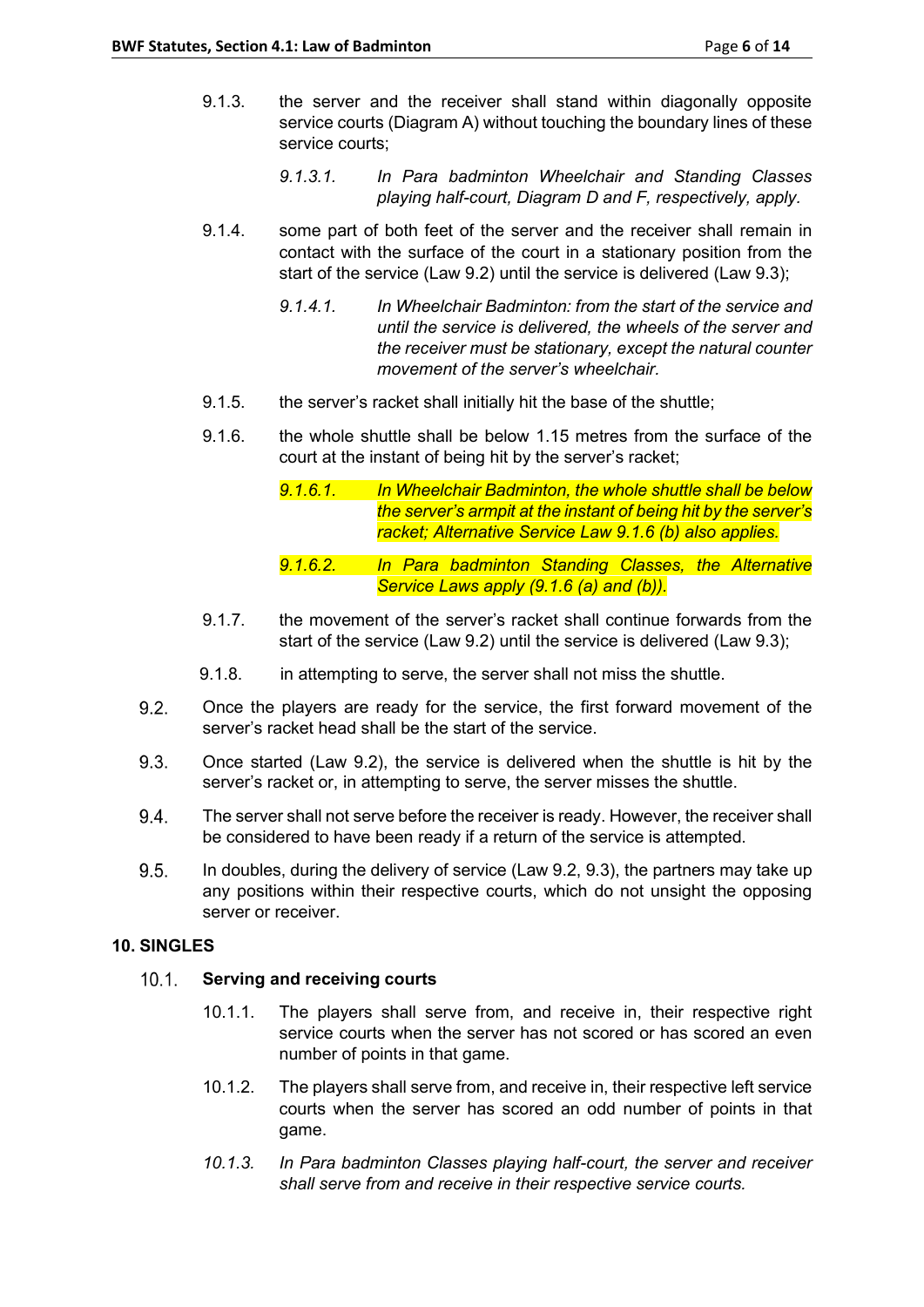#### $10.2.$ **Order of play and position on court**

10.2.1. In a rally, the shuttle may be hit by the server and the receiver alternately, from any position on that player's side of the net, until the shuttle ceases to be in play (Law 15).

#### $10.3.$ **Scoring and serving**

- 10.3.1. If the server wins a rally (Law 7.3), the server shall score a point. The server shall then serve again from the alternate service court.
- 10.3.2. If the receiver wins a rally (Law 7.3), the receiver shall score a point. The receiver shall then become the new server.

# **11. DOUBLES**

#### $11.1.$ **Serving and receiving courts**

- 11.1.1. A player of the serving side shall serve from the right service court when the serving side has not scored or has scored an even number of points in that game.
- 11.1.2. A player of the serving side shall serve from the left service court when the serving side has scored an odd number of points in that game.
- 11.1.3. The player of the receiving side who served last shall stay in the same service court from where he served last. The reverse pattern shall apply to the receiver's partner.
- 11.1.4. The player of the receiving side standing in the diagonally opposite service court to the server shall be the receiver.
- 11.1.5. The players shall not change their respective service courts until they win a point when their side is serving.
- 11.1.6. Service in any turn of serving shall be delivered from the service court corresponding to the serving side's score, except as provided in Law 12.

#### $11.2.$ **Order of play and position on court**

After the service is returned, in a rally, the shuttle may be hit by either player of the serving side and either player of the receiving side alternately, from any position on that player's side of the net, until the shuttle ceases to be in play (Law 15).

#### $11.3.$ **Scoring and serving**

- 11.3.1. If the serving side wins a rally (Law 7.3), the serving side shall score a point. The server shall then serve again from the alternate service court.
- 11.3.2. If the receiving side wins a rally (Law 7.3), the receiving side shall score a point. The receiving side shall then become the new serving side.

#### $11.4.$ **Sequence of serving**

In any game, the right to serve shall pass consecutively:

11.4.1. from the initial server who started the game from the right service court;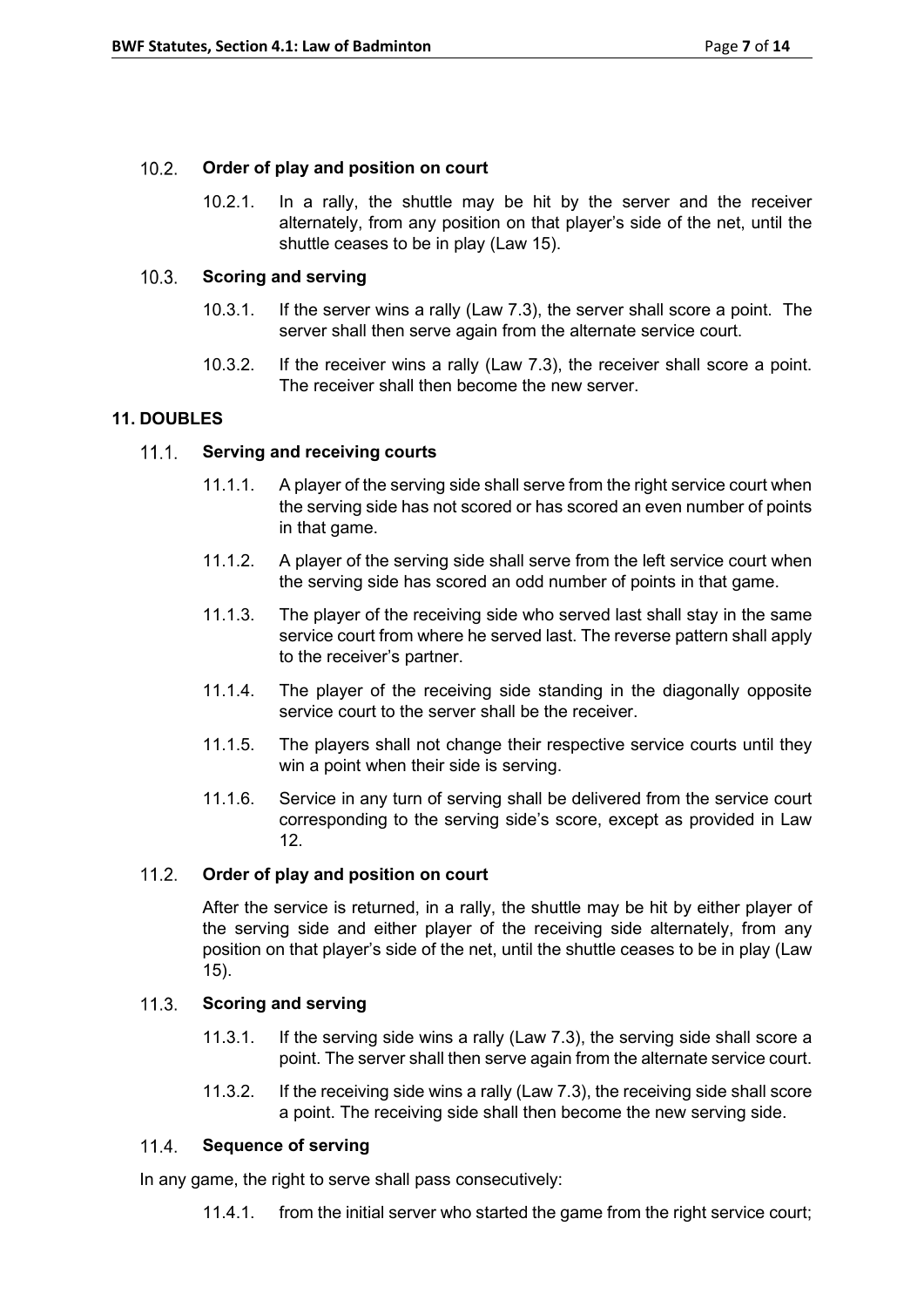- 11.4.2. to the partner of the initial receiver;
- 11.4.3. to the partner of the initial server;
- 11.4.4. to the initial receiver;
- 11.4.5. to the initial server and so on.
- $11.5.$ No player shall serve or receive out of turn, or receive two consecutive services in the same game, except as provided in Law 12 or when a fault for misconduct is called.
- $11.6.$ Either player of the winning side may serve first in the next game, and either player of the losing side may receive first in the next game.

# **12. SERVICE COURT ERRORS**

- 12.1. A service court error has been made when a player:
	- 12.1.1. has served or received out of turn; or
	- 12.1.2. has served or received from the wrong service court;
- If a service court error is discovered, the error shall be corrected when the shuttle  $122$ is not in play and the existing score shall stand.

### **13. FAULTS**

It shall be a 'fault':

- $13.1.$ if a service is not correct (Law 9.1);
- $13.2.$ if, in service, the shuttle:
	- 13.2.1. is caught on the net and remains suspended on its top;
	- 13.2.2. after passing over the net, is caught in the net; or
	- 13.2.3. is hit by the receiver's partner;
- $13.3.$ if in play, the shuttle:
	- 13.3.1. lands outside the boundaries of the court (i.e. not on or within the boundary lines);
	- 13.3.2. fails to pass over the net;
	- 13.3.3. touches the ceiling or side walls;
	- 13.3.4. touches the person or dress of a player;
		- *13.3.4.1. In Para badminton a Wheelchair or Crutch is considered part of the player's person.*
	- 13.3.5. touches any other object or person outside the court;

*(Where necessary on account of the structure of the building, the local badminton authority may, subject to the right of veto of its Member Association, make byelaws dealing with cases in which a shuttle touches an obstruction).*

- 13.3.6. is caught and held on the racket and then slung during the execution of a stroke;
- 13.3.7. is hit twice in succession by the same player. However, a shuttle hitting the head and the stringed area of the racket in one stroke shall not be a 'fault';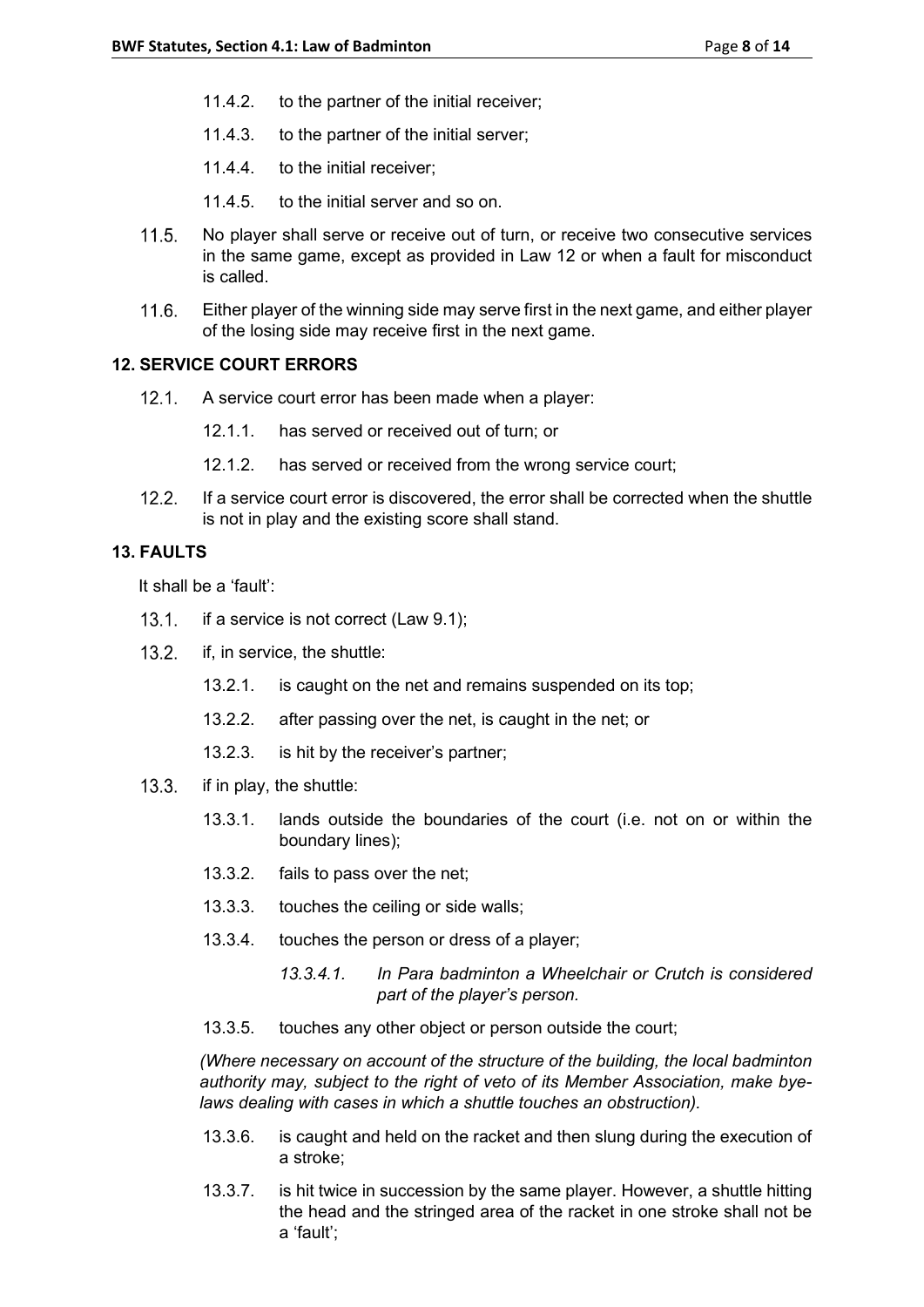- 13.3.8. is hit by a player and the player's partner successively; or
- 13.3.9. touches a player's racket and does not travel towards the opponent's court;
- *13.3.10. in Wheelchair Badminton if the shuttle is:*
	- *13.3.10.1. caught on the net and remains suspended on top; or*
	- *13.3.10.2. after passing over the net is caught in the net.*
- $13.4.$ if, in play, a player:
	- 13.4.1. touches the net or its supports with racket, person or dress;
	- 13.4.2. invades an opponent's court over the net with racket or person except that the striker may follow the shuttle over the net with the racket in the course of a stroke after the initial point of contact with the shuttle is on the striker's side of the net;
	- 13.4.3. invades an opponent's court under the net with racket or person such that an opponent is obstructed or distracted; or
	- 13.4.4. obstructs an opponent, i.e. prevents an opponent from making a legal stroke where the shuttle is followed over the net;
	- 13.4.5. deliberately distracts an opponent by any action such as shouting or making gestures;
	- *13.4.6. in Wheelchair Badminton*
		- *13.4.6.1. at the moment the shuttle is hit no part of the players' trunk is in contact with the seat of the wheelchair.*
		- *13.4.6.2. if the fixation of a foot to the footrest is lost.*
		- *13.4.6.3. during play, the player touches the floor with any part of the feet.*
- $13.5.$ if a player is guilty of flagrant, repeated or persistent offences under Law 16.

### **14. LETS**

- $14.1.$ 'Let' shall be called by the umpire, or by a player (if there is no umpire), to halt play.
- $142$ It shall be a 'let", if:
	- 14.2.1. the server serves before the receiver is ready (Law 9.4);
	- 14.2.2. during service, the receiver and the server are both faulted;
	- 14.2.3. after the service is returned, the shuttle is:
		- 14.2.3.1. caught on the net and remains suspended on its top;

*14.2.3.1.1. except in Wheelchair Badminton when it is a fault.*

or

- 14.2.3.2. after passing over the net is caught in the net;
	- *14.2.3.2.1. except in Wheelchair Badminton when it is a fault.*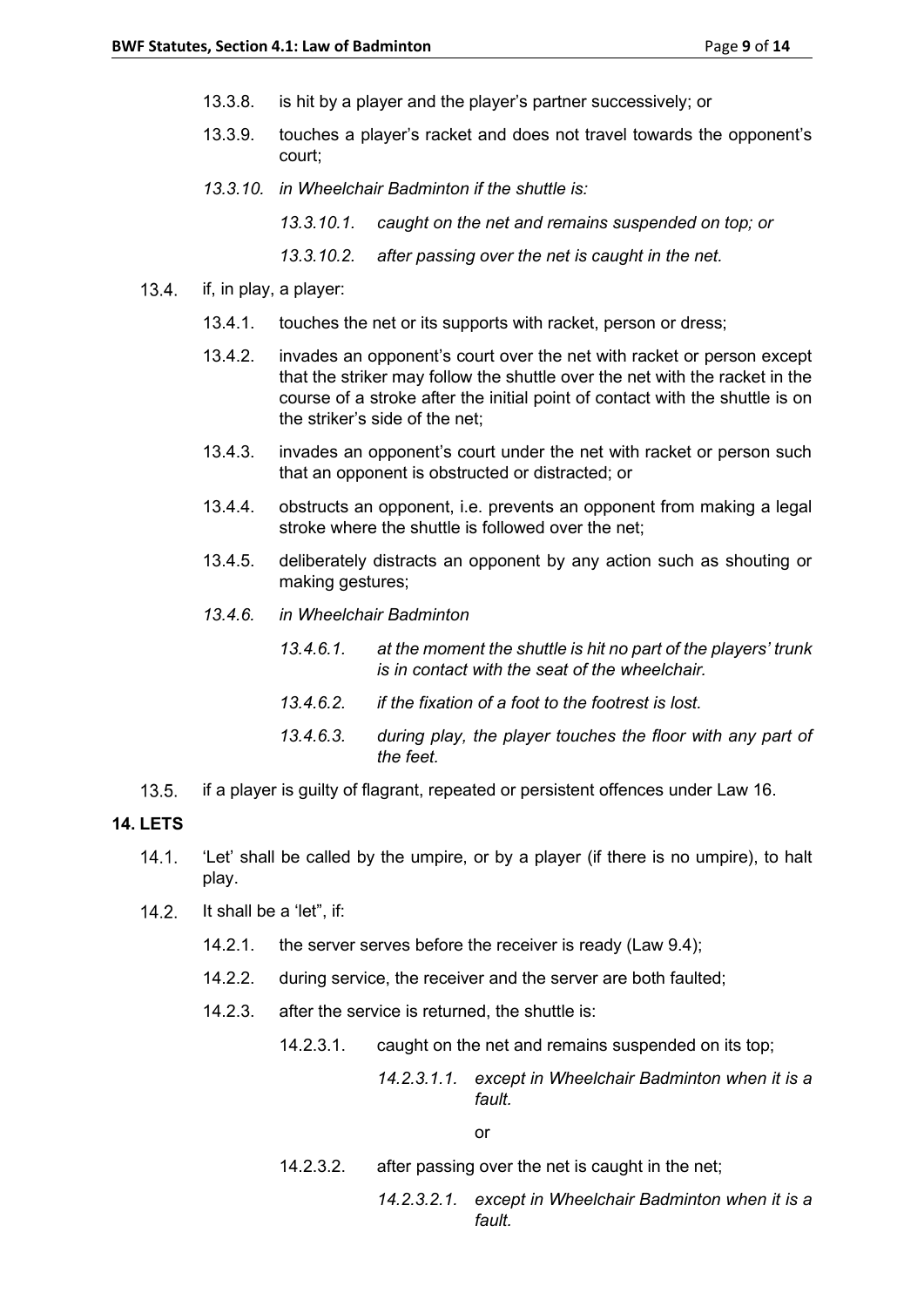- 14.2.4. during play, the shuttle disintegrates and the base completely separates from the rest of the shuttle;
- 14.2.5. in the opinion of the umpire, play is disrupted or a player of the opposing side is distracted by a coach;
- 14.2.6. a line judge is unsighted and the umpire or Instant Review System is unable to make a decision; or
- 14.2.7. any unforeseen or accidental situation has occurred.
- $14.3.$ When a 'let' occurs, play since the last service shall not count and the player who served last shall serve again.

# **15. SHUTTLE NOT IN PLAY**

A shuttle is not in play when:

- $15.1.$ it strikes the net or post and starts to fall towards the surface of the court on the striker's side of the net;
- $15.2.$ it hits the surface of the court; or
- $15.3.$ a 'fault' or a 'let' has occurred.

# **16. CONTINUOUS PLAY, MISCONDUCT & PENALTIES**

 $16.1.$ Play shall be continuous from the first service until the match is concluded, except as allowed in Laws 16.2 and 16.3, *and, for Wheelchair Badminton, 16.5.3*.

#### $16.2<sub>1</sub>$ **Intervals:**

- 16.2.1. not exceeding 60 seconds during each game when the leading score reaches 11 points, except Handicap matches (BWF Statutes, Section 4.1.3); and
- 16.2.2. not exceeding 120 seconds between the first and second game, and between the second and third game shall be allowed in all matches.

(For a televised match, the Referee may decide before the match that intervals as in Law 16.2 are mandatory and of fixed duration).

#### $16.3.$ **Suspension of play**

- 16.3.1. When necessitated by circumstances not within the control of the players, the umpire may suspend play for such a period as the umpire may consider necessary.
- 16.3.2. Under special circumstances the Referee may instruct the umpire to suspend play. In Para badminton, repair of additional equipment for Para badminton (Law 5.2) may be considered a special circumstance.
- 16.3.3. If play is suspended, the existing score shall stand and play shall be resumed from that point.

#### $16.4.$ **Delay in play**

- 16.4.1. Under no circumstances shall play be delayed to enable a player to recover strength or wind or to receive advice.
- 16.4.2. The umpire shall be the sole judge of any delay in play.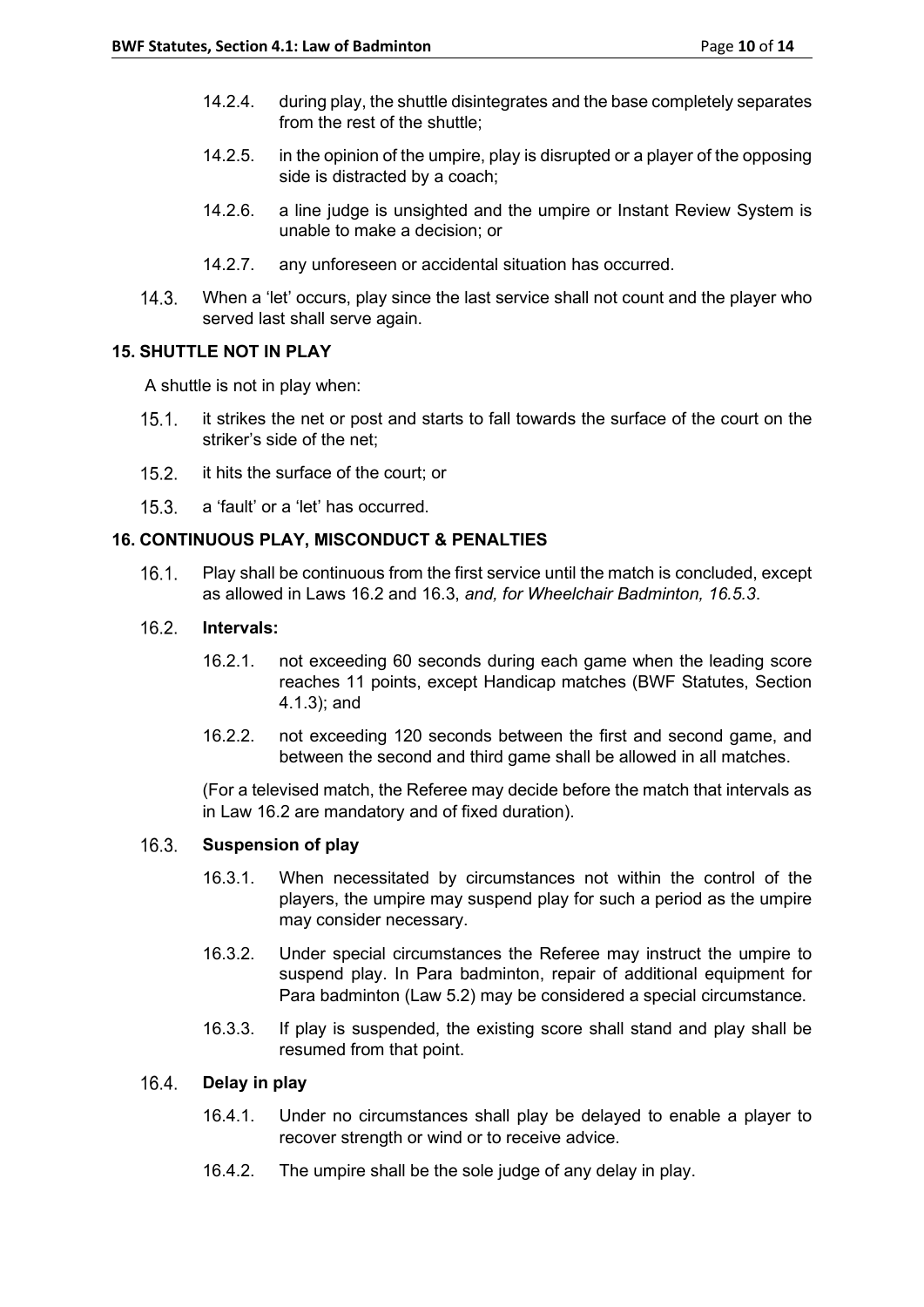#### $16.5.$ **Advice and leaving the court**

- 16.5.1. Only when the shuttle is not in play (Law 15), and until the players have taken up position to serve and receive shall a player be permitted to receive advice during a match.
- 16.5.2. No player shall leave the court during a match without the umpire's permission, causing delay to play, except during the intervals as described in Law 16.2.
- *16.5.3. In Wheelchair Badminton, a player may be allowed to leave the court for one additional interval during a match in order to catheterise. The player shall be accompanied by any BWF appointed Technical Official.*
- $16.6.$ A player shall not:
	- 16.6.1. deliberately cause delay in, or suspension of, play;
	- 16.6.2. deliberately modify or damage the shuttle in order to change its speed or its flight;
	- 16.6.3. behave in an offensive or inappropriate manner; or
	- 16.6.4. be guilty of misconduct not otherwise covered by the Laws of Badminton.

#### $16.7.$ **Administration of breach**

- 16.7.1. The umpire shall administer any breach of Law 16.2, 16.4.1, 16.5.2 or 16.6 by:
	- 16.7.1.1. issuing a warning to the offending side; or
	- 16.7.1.2. faulting the offending side, if previously warned; or
	- 16.7.1.3. faulting the offending side in cases of flagrant offence or breach.
- 16.7.2. On faulting a side (Law 16.7.1.2 or 16.7.1.3), the umpire shall report the offending side immediately to the Referee, who shall have the power to disqualify the offending side from the match

# **17. OFFICIALS AND APPEALS**

- $17.1.$ The Referee shall be in overall charge of the tournament or championship(s) of which a match forms part.
- $17.2.$ The umpire, where appointed, shall be in charge of the match, the court and its immediate surrounds. The umpire shall report to the Referee.
- $17.3.$ The service judge shall call service faults made by the server should they occur (Law 9.1.2 to 9.1.8).
- $17.4.$ A line judge shall indicate whether a shuttle landed 'in' or 'out' on the line(s) assigned.
- $17.5.$ An official's decision shall be final on all points of fact for which that official is responsible except that if,
	- 17.5.1. in the opinion of the umpire, it is beyond reasonable doubt that a line judge has clearly made a wrong call, the umpire shall overrule the decision of the line judge.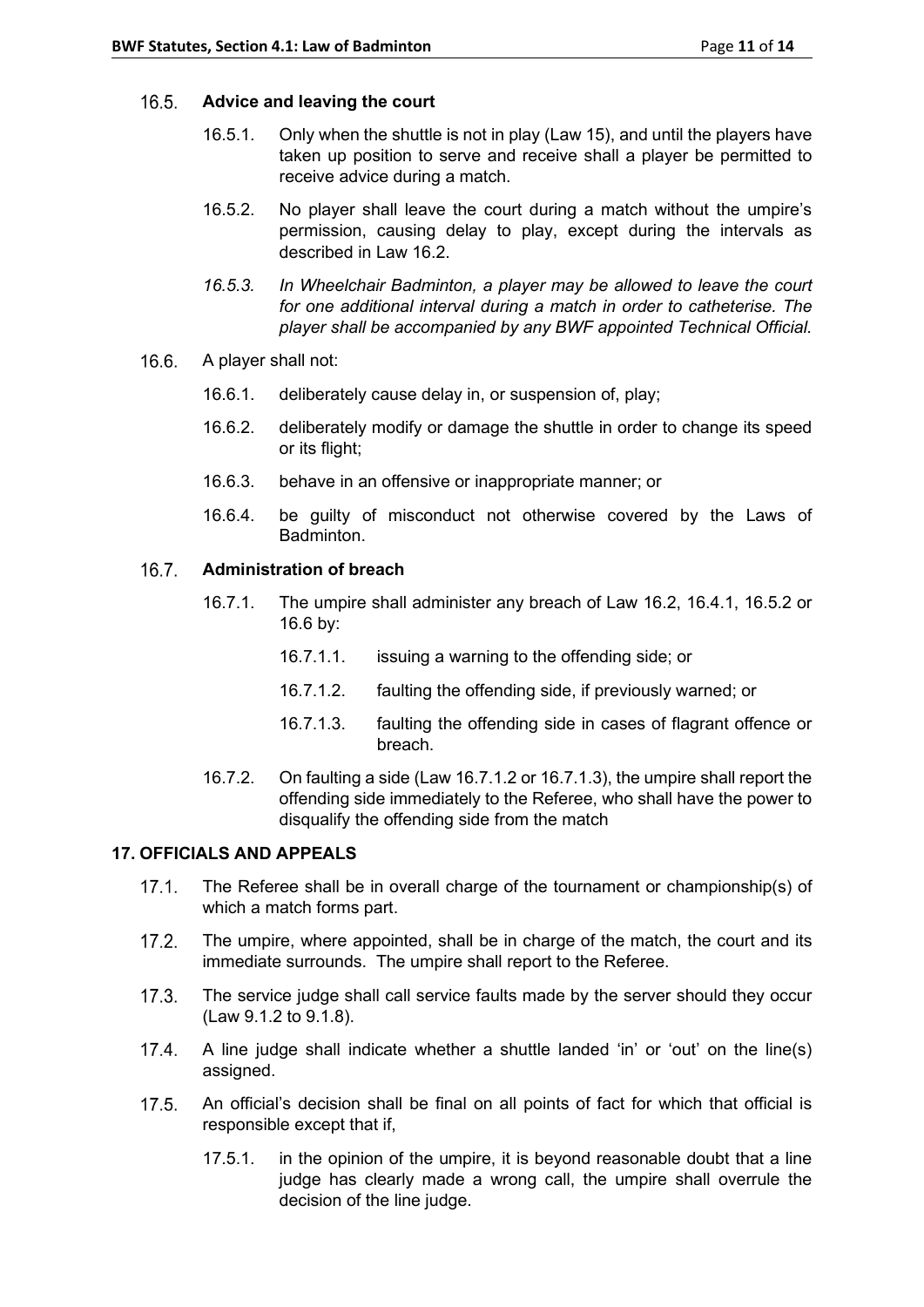- 17.5.2. an Instant Review System is in operation, the system in operation shall decide on any line call challenge (BWF Statutes, Section 4.1.8).
- $17.6.$ An umpire shall:
	- 17.6.1. uphold and enforce the Laws of Badminton and, especially, call a 'fault' or a 'let' should either occur;
	- 17.6.2. give a decision on any appeal regarding a point of dispute, if made before the next service is delivered;
	- 17.6.3. ensure players and spectators are kept informed of the progress of the match;
	- 17.6.4. appoint or replace line judges or a service judge in consultation with the Referee;
	- 17.6.5. where another technical official is not appointed, arrange for that official's duties to be carried out;
	- 17.6.6. where an appointed official is unsighted, carry out that official's duties or play a 'let';
	- 17.6.7. record and report to the Referee all matters relating to Law 16; and
	- 17.6.8. refer to the Referee all unsatisfied appeals on questions of law only. (Such appeals must be made before the next service is delivered or, if at the end of the match, before the side that appeals has left the court.)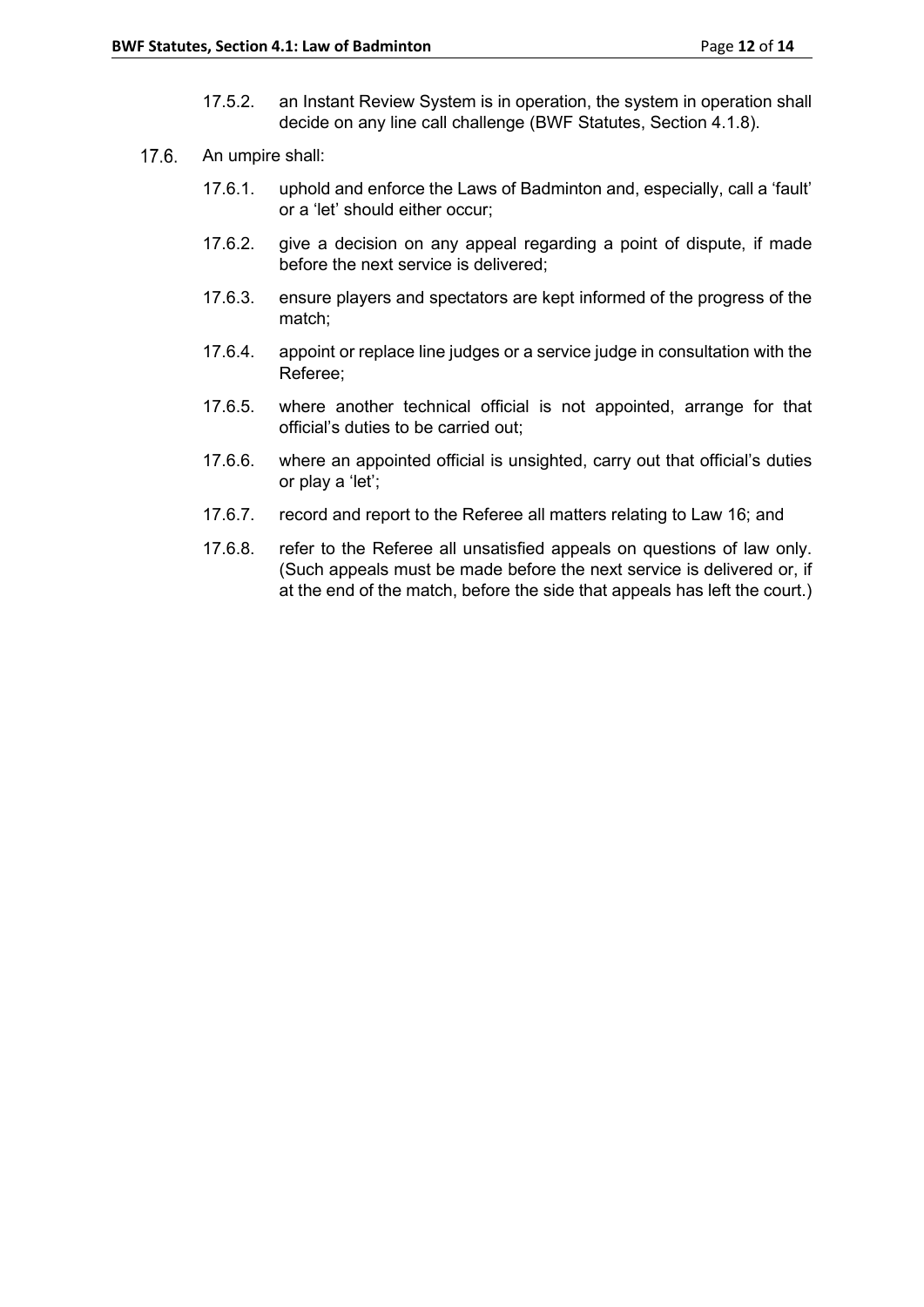

*Court and service court for Para badminton wheelchair Classes singles.*





*Court and service court for doubles Para badminton wheelchair Classes doubles*